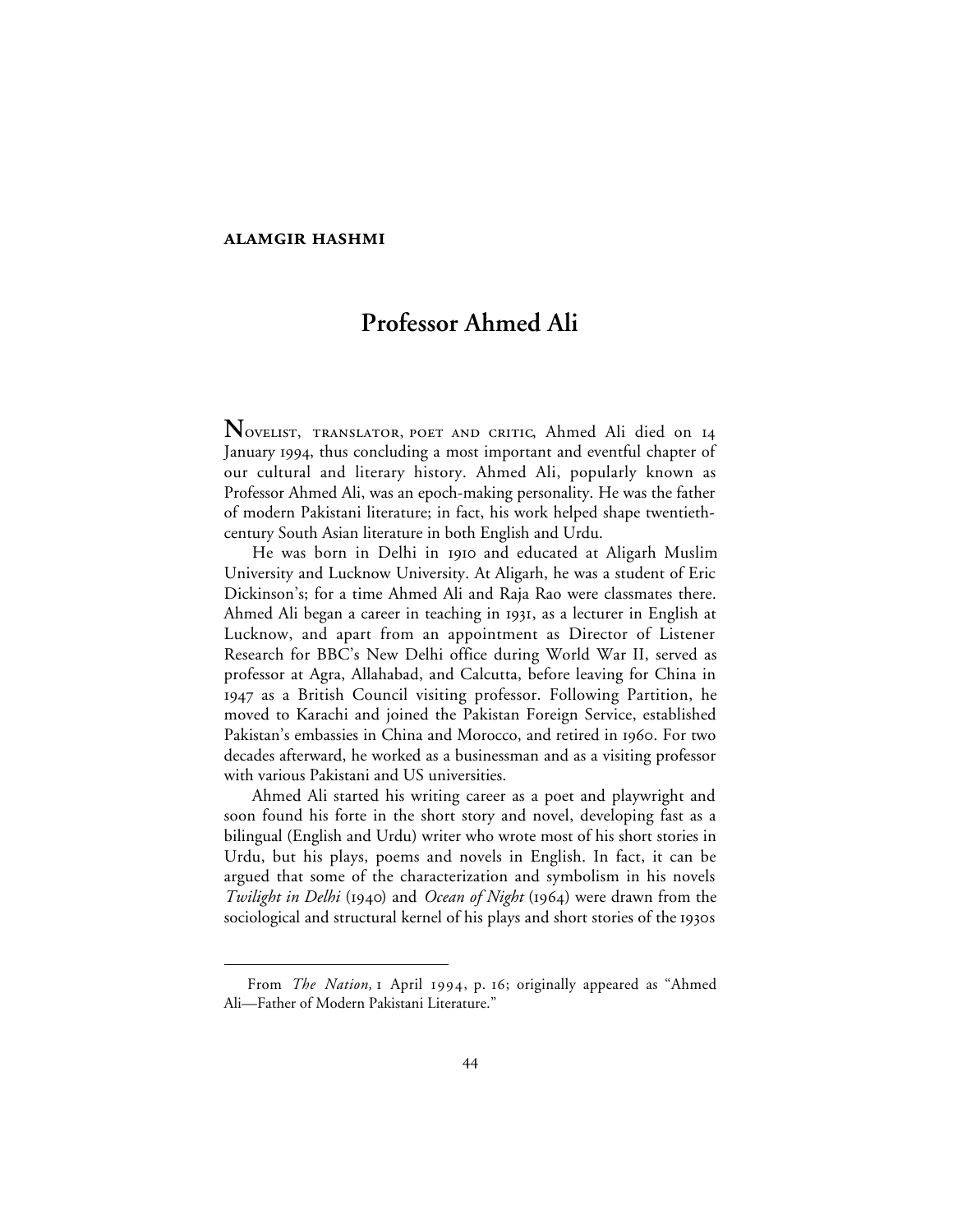which ranged stylistically from the realistic and the allegorical to the autobiographical/psychological and the surrealistic.

In the 1930s, Ahmed Ali was the main founder and the most creative component of the Progressive Writers Movement, which later became the League of Progressive Authors, and still later the Progressive Writers Association. If it had not been for the publication of  $\hat{Ang\}ar\tilde{e}$  (Burning Coals) in 1932—and its aftermath and offshoots in several South Asian languages—it is hard to imagine what future Pakistani literature would have been like. One imagines that, despite an Iqbal or a Premchand, the nineteenth century would have continued unabated. "Holding up a mirror to society" required new perceptions, new attitudes, and new techniques besides courage and familiarity with the Western literary tradition.

Ahmed Ali had the right equipment. *Twilight in Delhi* and *Ocean of Night*, as well as much of his fiction in Urdu, focus on the culture of colonial India. As in Iqbal, broad humanistic concerns are studied through the prism of the Muslim community and its destiny; his firsthand knowledge of this community qualified it for artistic availability, and his literature's immediate feel gave it a special significance.

Accordingly, *Twilight in Delhi* is set in the great Indian center of Muslim civilization, Delhi, and the plot revolves round a simple love story of a boy and a girl, of Mughal and noble Arabic extractions respectively, who go through the cyclical joys and difficulties of having their love accepted, formalized, and renewed despite social barriers or death. Around this story is built a whole way of life—customs and ceremonies that sustain a colorful though declining feudal culture, including the father's (Mir Nihal) pigeon-flying pastime, the *zanāna*, and wedding rituals. In the outer circle, round the old house in a bylane of old Delhi, *history* is seen at work in the Great Durbar held by the King-Emperor in 1911, the public reactions to the First World War, the influenza epidemic of 1919, the Jallianwalla Bagh massacre of 1919 in Amritsar, and the political turmoil of 1920 in Northern India. The excellent subject matter and innovative style here were enough to interest Bonamy Dobree, Edwin Muir and E.M. Forster, who commended the novel—as well as those elements which could barely pass the British censor's examination of the manuscript during the Second World War. In the process, Ali was able to enlist active interest and support of such distinguished figures as Virginia Woolf, Desmond MacCarthy, John Lehmann, and Harold Nicolson. The book was rated a classic in Asia; its author was recognized as the first Muslim novelist of any consequence.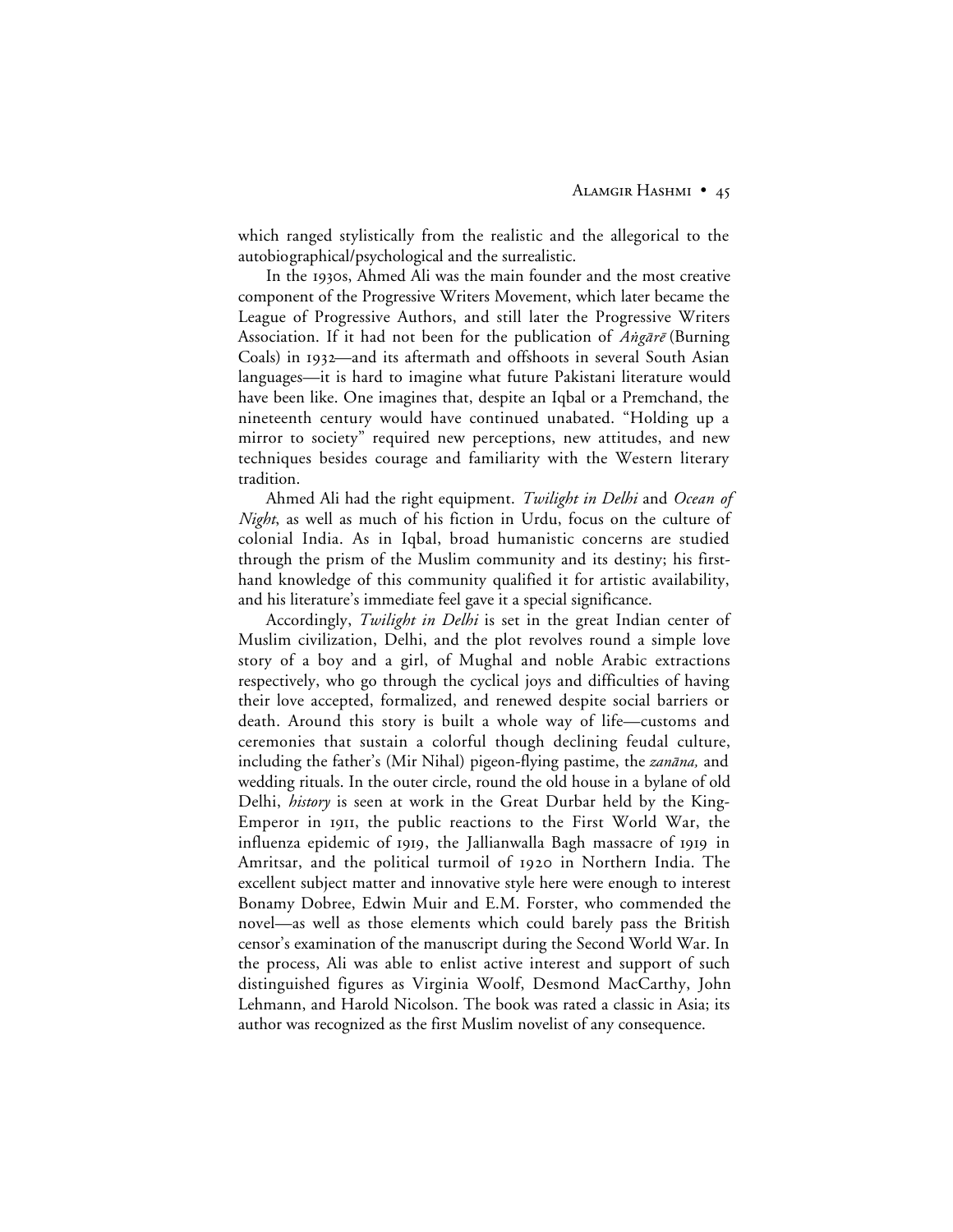## 46 • THE ANNUAL OF URDU STUDIES

*Ocean of Night*, dealing with life between the two World Wars, was published in 1964. It explores the possibility of the modern spirit within a feudal structure, and whereas E.M. Forster finds the "heart" [*sic —Eds.*] to be undeveloped in *A Passage to India* (1924), Ahmed Ali finds it here half atrophied, half searching in confusion. The novel is set in the other great Muslim center, Lucknow. The mood is somewhat subdued, the atmosphere one of repose and contemplation amidst a celebration dance and Muslim ideas of love, peace and friendship. The Nawab's mistress is a fine courtesan, and the young lawyer in love with her cannot overcome the class barrier to find fulfillment. The intellectual and mystical elements in the Muslim tradition are related to the political degeneration of the Muslim civilization and both ordinary feelings and the more delicate emotions are seen as atrophied or sacrificed to the remaining oligarchy's reckless lifestyle and idle, indiscriminate social pursuits.

These early novels are concerned with the last of Muslim civilization in British India and are written in the realistic-poetic tradition. Ahmed Ali's third, post-colonial novel, *Rats and Diplomats* (1986), deals with general decay in the world, in which representatives of the "newly-freed fourth world" find analogs of their own decay and depravity prevalent on a universal scale.

Consequently, the poetry disappears completely. And so does realism. Before the very end, the protagonist wakes up one morning transformed into a rat, with a tail grown at his back. The ratty business has taken its moral toll, whose evidence is biological and (un)aesthetic. The narrative aspires to the moral status of a fable. The historical imagination in the earlier works did not offer to subvert history so as to reorder the moral universe; and such verve and humor had never been at the forefront, as they are in *Rats and Diplomats.*

Ahmed Ali's example in this respect is most instructive. Leaving introspective historical fictions—at a time when reconstructive urges were paramount in the writing in major Indian languages including English, as in the writings by Mulk Raj Anand, R.K. Narayan, Raja Rao and K.A. Abbas—his long fictional silence and preparation only led him to wield what he called the "scalpel." Evidently an ironic instrument of discourse, the "scalpel" had to replace the realistic and reconstructive fictions of the colonial period which insufficiently grasped either the historical forces at work or the tremendous flux that they had caused in the fundamental structure of colonial societies. Yet Ahmed Ali's penetrating mind would not rest easy for answers on triumphs of style. He had experienced the twentieth century too fully to settle for simplistic solutions and continued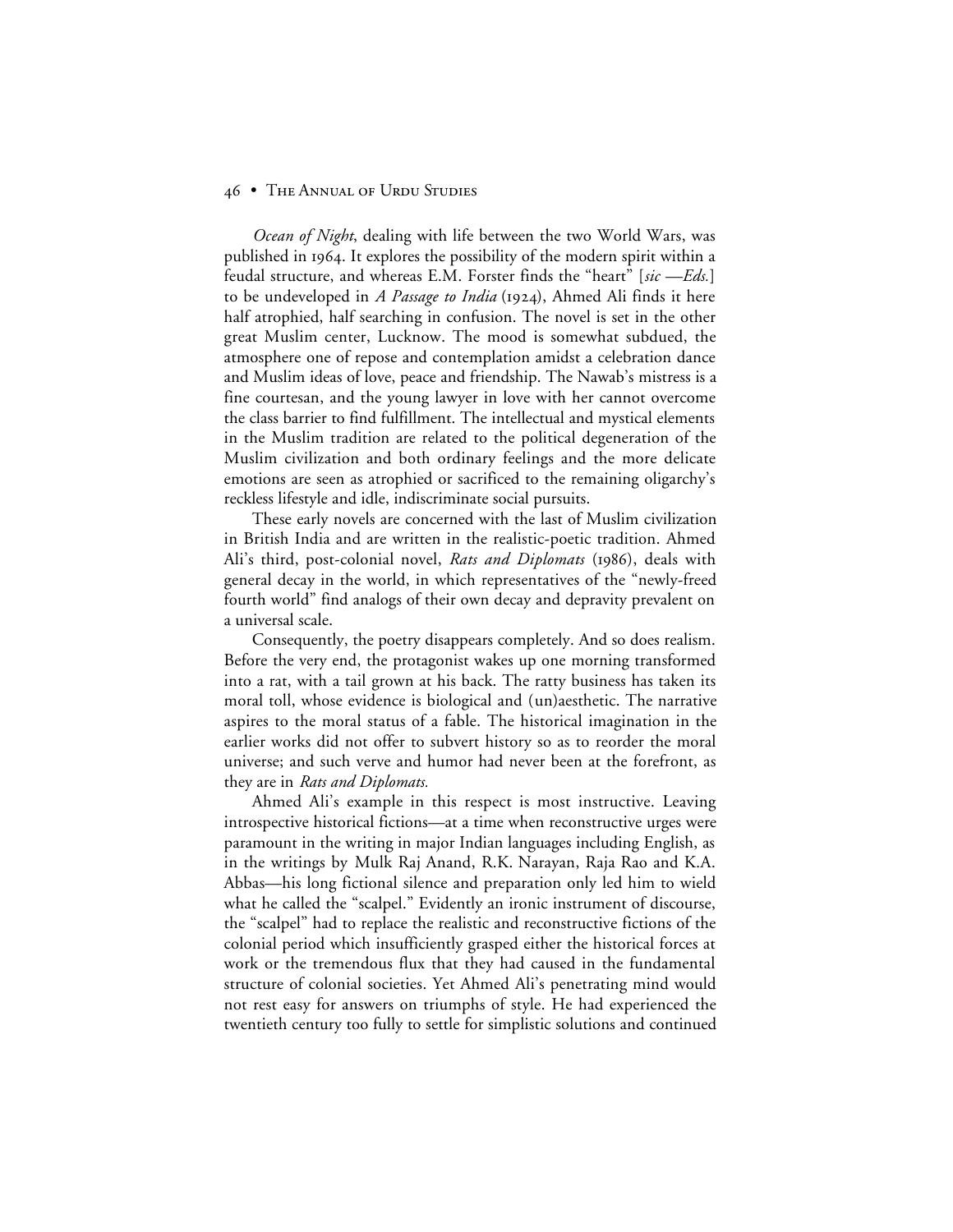to see a precise definition of modernity. It is in regard to this resoiling of culture that the search for harmony, love, and renewal is found to be at the heart of Ahmed Ali's fiction, as much as in his poetry.

His poems reflect the influences imbibed from Chinese lyric, English Romantic, Urdu, and Persian traditions. Often written in a deliberately antiquated style—as if an English translation of old Chinese—these poems achieve a certain distance and "impersonality" while dealing with personal details or human, moral and metaphysical themes; they also lend themselves both to personal and political allegories, to which most of Ahmed Ali's work since the 1930s responds rather readily.

Translation to him was an important medium of reading cultures and he remained engaged in this vast enterprise throughout his life. Besides a fine contemporary translation of  $Al-Qur\ddot{a}n$  (1984) and a critical anthology of Urdu poetry in *The Golden Tradition* (1973), he brought out the first volume in English drawn from Indonesian work, *The Flaming Earth:* Poems from Indonesia (1949). His translations of poetry from prerevolutionary China still await publication. In the 1970s, I used his translations as texts in teaching courses in Comparative Literature, and also tested—positively—the popularity of his fiction among ever-growing numbers of students in Western universities. His erudition and insight into culture and literature set a standard in their own time, whether the subject was *Mr. Eliot's Penny-World of Dreams* (1941), *Muslim China* (1949), or *The Problem of Style and Technique in Ghalib* (1969). He was the happiest of authors in that he was still at work in the middle of his eighty-fourth year, leaving behind a shelf full of unpublished manuscripts: he revised his novel *Ocean of Night* to *Where Love is Dead;* he prepared new versions of his translation of Mir and Ghalib; he completed his Chinese poetry anthology, *The Call of the Trumpet;* he compiled a large anthology of his own English poetry, still called *Purple Gold Mountain* (after the title of his first poetry collection). He was still writing a history of the region comprising Pakistan, and called it *The Indus Flows On.*

Ahmed Ali's career spanned the better part of the century and his work put us in touch with both our past and our present. His renderings of the literatures of South Asia, Southeast Asia, and the Far East established links which were not yet known, and are remembered respectfully. His creative writings still draw wide interest and are an enduring contribution to international letters.

As he wrote in 1985 ("Afterword," *The Prison-House*):

[...] I am still a progressive, and try to face the actualities of life,